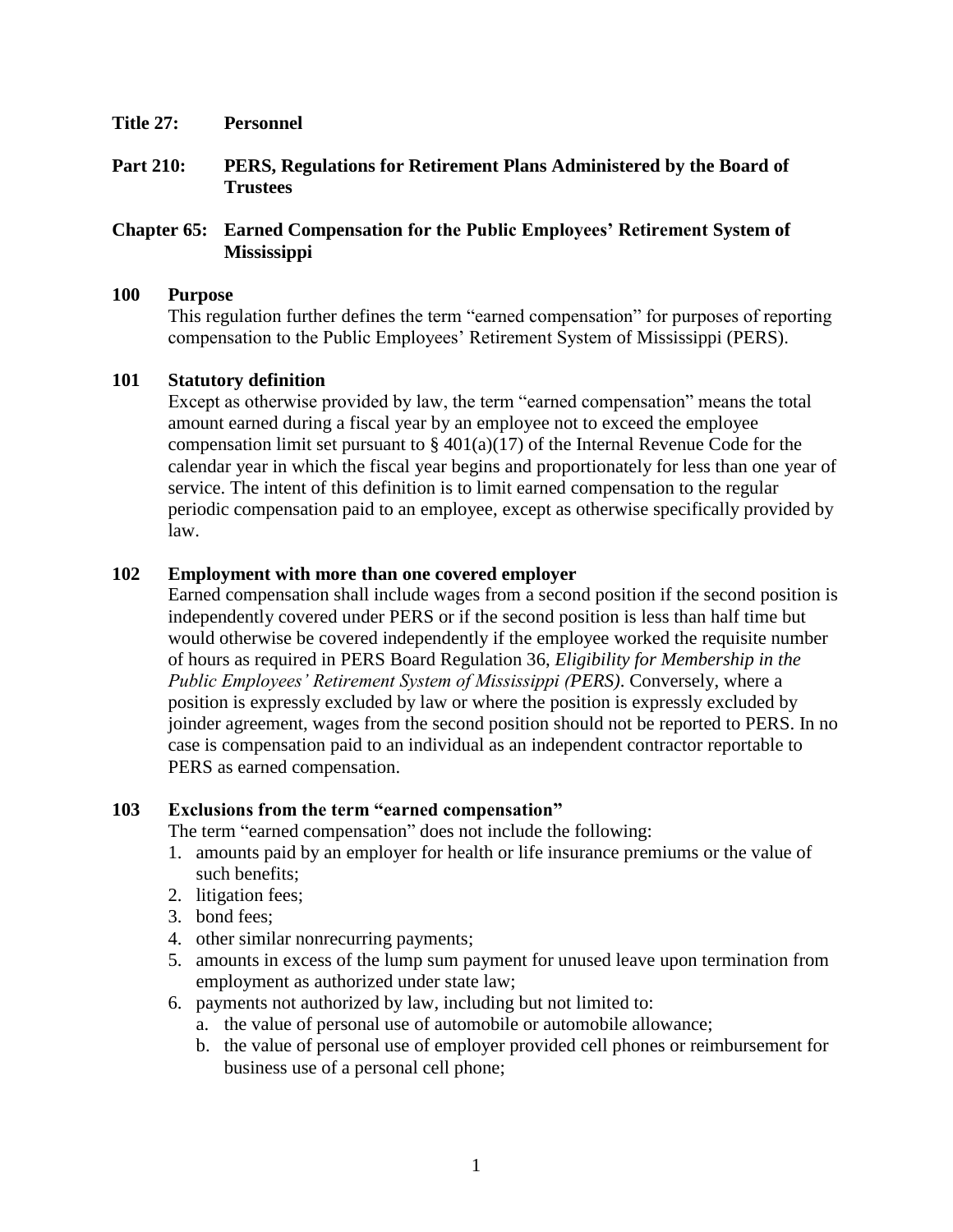- c. the value of personal use of employer-provided Internet or reimbursement for business use of personal/home Internet;
- d. monetary awards, honorariums, or bonuses;
- e. amounts paid in excess of statutory limitations set on salaries; and
- f. retroactive pay increases, other than bona fide administrative errors;
- 7. any form of severance or termination pay, other than lump sum payments for leave upon termination from employment as authorized under state law;
- 8. any additional compensation received in anticipation of retirement, such as early retirement incentives, reduction in force programs, or retroactive payments;
- 9. commuting and reimbursed travel expenses, whether taxable or not;
- 10. cash remuneration, if any, selected by an employee in lieu of medical or other insurance benefits within the salary averaging period before retirement; and
- 11. other employer paid fringe benefits, including, but not limited to:
	- a. educational assistance;
	- b. dependent care assistance;
	- c. transportation benefits;
	- d. nonpaid major medical (sick) and personal (vacation) leave; and
	- e. employer contributions for Social Security and retirement.
- 12. any form of payment to a state employee outside of budgetary funds appropriated by the legislature.

# **104 Reporting of maintenance**

# **1. Maintenance provided to employees before July 1, 2013**

- a. The definition of "earned compensation" includes the value of either cash or noncash maintenance furnished by the employer before July 1, 2013, in accordance with the maximum reportable allowances set in PERS Board Regulation 33, *Value of Maintenance*.
- b. From and after July 1, 2013, the value of maintenance furnished to an employee shall be reported as earned compensation as that term is defined in Miss. Code Ann. § 25-11-103(k) (1972, as amended) only if the employee was receiving maintenance and having maintenance reported to PERS as of June 30, 2013.
- c. Where maintenance was not properly reported when furnished by the employer, the employee and employer shall have underreported the earnings of the affected employee and service credit for the underreported period(s) shall not be available until proper contributions and interest, if applicable, on the value of maintenance are made to PERS.

### **2. Maintenance provided to employees on or after July 1, 2013**

Except as otherwise provided in § 105.1.b of this regulation, maintenance provided to employees on or after July 1, 2013, is excluded from earned compensation as that term is defined in § 25-11-103(k) and as further clarified in this regulation.

### **105 Reportable income for constables**

In the case of constables, the net earnings from their office after deduction of expenses shall apply, except that in no case shall earned compensation be less than the total direct payments made by the state or governmental subdivisions to the official.